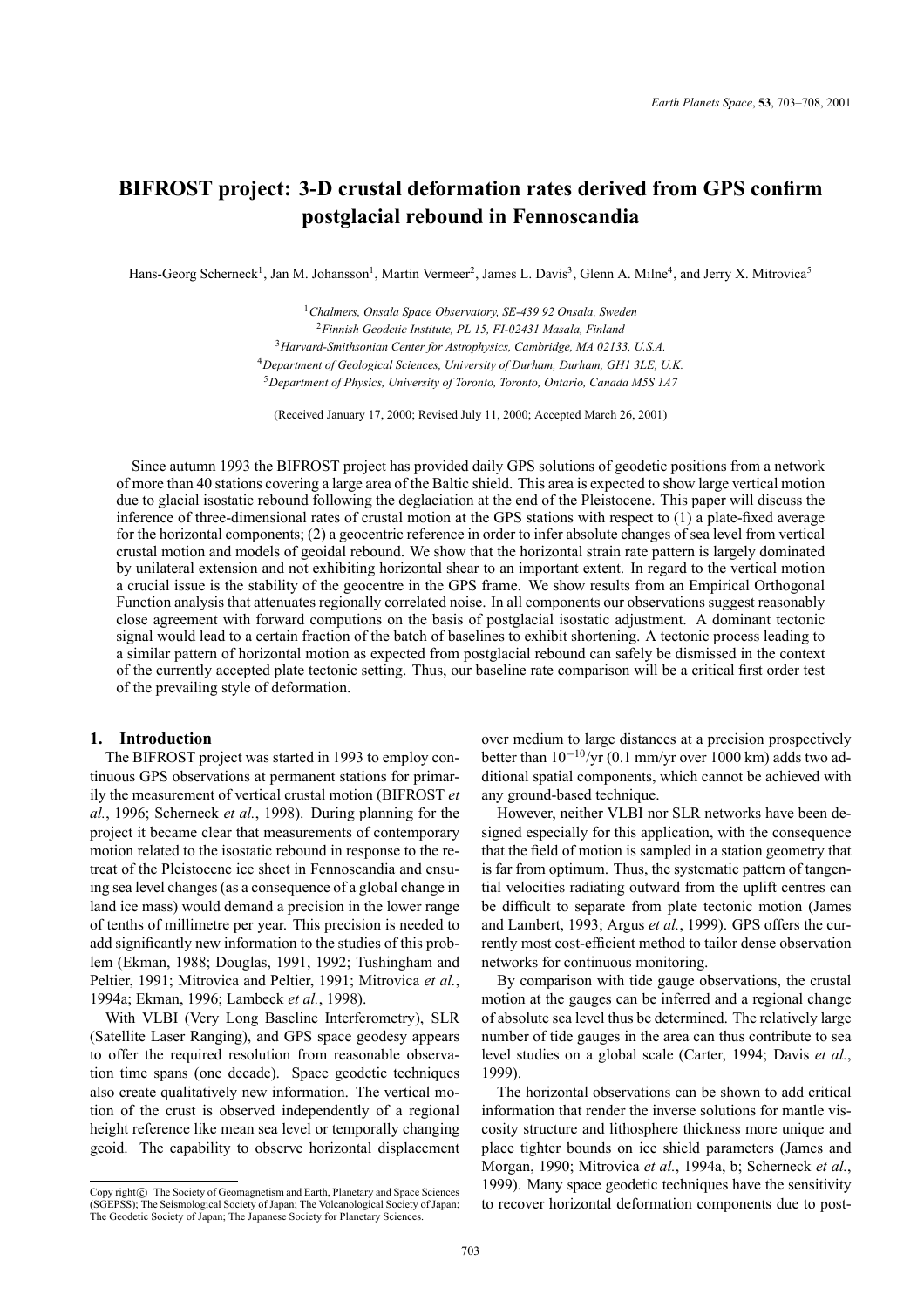glacial rebound (James and Lambert, 1993; Mitrovica *et al.*, 1993; Argus *et al.*, 1999; Campbell and Nothnagel, 2000; Haas *et al.*, 2000).

# **2. Background**

From a plate tectonic perspective one should expect the interior of a continental shield away from known zones of orogeny to deform at very low rates. The term "rigid plate" has been coined to contrast interaction at plate boundaries. To expect absolute rigidity, however, is certainly not realistic, but rather a range of small deviations from stability. Seismicity might be a strong indicator, especially in a prevailing compressive stress background as appears to be the case in Fennoscandia (Brereton and Müller, 1991; Müller et *al.*, 1992; Steinberger *et al.*, 2001).

As regards earthquakes the Fennoscandian shield is not totally inactive. Zones where seismicity has a regional maximum are found along the Norwegian coast, in the northern central parts of the shield, along the western coast of the Gulf of Bothnia, and around the great lakes in Southern Sweden, while lowest levels are reached in the southern half of Finland (Ahjos and Uski, 1992; Arvidsson and Kulhánek, 1994). The seismically most active zones appear to correlate with known fault zones (Talbot and Slunga, 1989). Several indicators suggest low levels of coseismic strain release in the interior of the shield, i.e. the area covered by the GPS networks. These are (1) maximum expected accelerations as shown in the Global Seismic Hazard Assessment Project's map (Grünthal *et al.*, 1999) being an order of magnitude below the levels found e.g. in the Alpine belt; (2) maximum expected local magnitude (*ML* ) at about 4.5 (Kijko *et al.*, 1993; the three Fennoscandian earthquakes exceeding  $M_L = 5$  occurred at peripheral locations, cf. Muir-Wood, 1988), and in the Oslo Fjord 1904); (3) *b*-values of the Gutenberg-Richter spectrum between 0.8 and 1.5 in combination with low levels of energy release (Skordas and Kulhánek, 1992); and (4) deep (20 to 40 km) hypocentre locations of the majority of the larger events (Arvidsson and Kulhánek, 1994).

The earthquake activity seems to indicate ongoing deformation of the shield, albeit at a low level. Since a correlation between the rebound and seismicity is still remaining unclear (Gregersen, 1992) either a combination of plate tectonic stresses and rebound stresses or a leading role of the former might have to be advocated. The low seismicity levels and low magnitude of the greatest expected earthquake suggest localised strain release to have a low impact on the BIFROST network. The network would then observe primarily the elastically released strain of the crust, which is more evenly distributed. However, there is an open debate after propositions of large ratios between aseismically and coseismically released strain in the fault zones and even outside (Slunga, 1991) referring to results from triangulation and trilateration in Finland Kakkuri and Chen, 1992). Campaign-based GPS studies in Sweden claim motions of 1–3 mm/yr both at or below a 200 km scale (in the Scania province around the Törnquist zone, Pan *et al.*, 1999) and across fault zones at the shield scale Pan and Sjöberg, 1999).

In other parts of the world, either the motions observed in campaign work are much larger (e.g. Kahle *et al.*, 1999) or small motions are studied with continuous methods (e.g. Bennett *et al.*, 1999). We hope that our work can contribute unique evidence as to the importance of faulting and the hypothesis of large, aseismic slip for deformation in Fennoscandia.

At this early stage of the BIFROST project the horizontal data has not yet obtained the necessary homogeneity in precision and accuracy required for a detailed inversion and safe interpretation of tectonically active zones. Therefore, it appears appropriate to aim at a first order comparison of predicted rebound motion and GPS observations and from that gain a parameter representative for the goodness of fit.

Fortunately, the expected horizontal rebound component has a unique property—the deformation is dominated by surface extension throughout the uplift area. Thus, baseline length would be increasing throughout and be only weakly dependent of azimuth (following the circular asymmetry of the uplift pattern), whereas tectonically dominated motion would have a considerable degree of shear (Talbot and Slunga, 1989). Also, the brittle-ductile response of Fennoscandia in the ambient stress field related to North-Atlantic sea floor spreading and sub-lithospheric stress transfer is forced to have compressional components. A dominant tectonic signal would lead to a certain fraction of the batch of baselines to exhibit shortening. A tectonic process leading to a similar pattern of horizontal motion as expected from postglacial rebound can safely be dismissed in the context of the currently accepted plate tectonic setting. Thus, our baseline rate comparison will be a critical first order test of the prevailing style of deformation.

# **3. Data Analysis**

Our inference of motions proceeds in several steps: daily analysis of observations; simple analysis within a Europefixed frame of motion on a per-site basis from the complete daily data base; and a stage where the longest time-series are used to construct a basis for Empirical Orthogonal Functions (EOF) for the reduction of regionally coherent noises.

# **3.1 Daily GPS analysis**

GPS data analysis employs GIPSY/OASIS-II (Webb and Zumberge, 1993). More details will be given in a forthcoming paper (Johansson *et al.*, 2001). From September 1996 on we use nonfiducial GPS orbits from JPL, which are expected to reduce inherent ITRF biases that are conveyed through the IGS orbits. Before September 1996 we used IGS orbits, which are tied to certain ITRF epochs.

# **3.2 Time series of geodetic positions**

The results of the day by day processing are first reduced with a rigid rotation, where the rotation rate is obtained from the ITRF96 (Boucher *et al.*, 1996) velocity field at a selected set of European IGS stations. Most of these stations are collocation sites for different space geodetic techniques. The rigid rotation is divised free of translations in order to suppress the vertical components, thus avoiding to bias the vertical motion estimates in the BIFROST network. In this way, the long-term geocentre stability of the reference frame fully controls our vertical components. Also the scale is preserved in this procedure. This is important since within the European bounds of the network, the rebound motion contains a scale-effective component. In the no-net-rotation frame the average rotation of the European stations is on the order of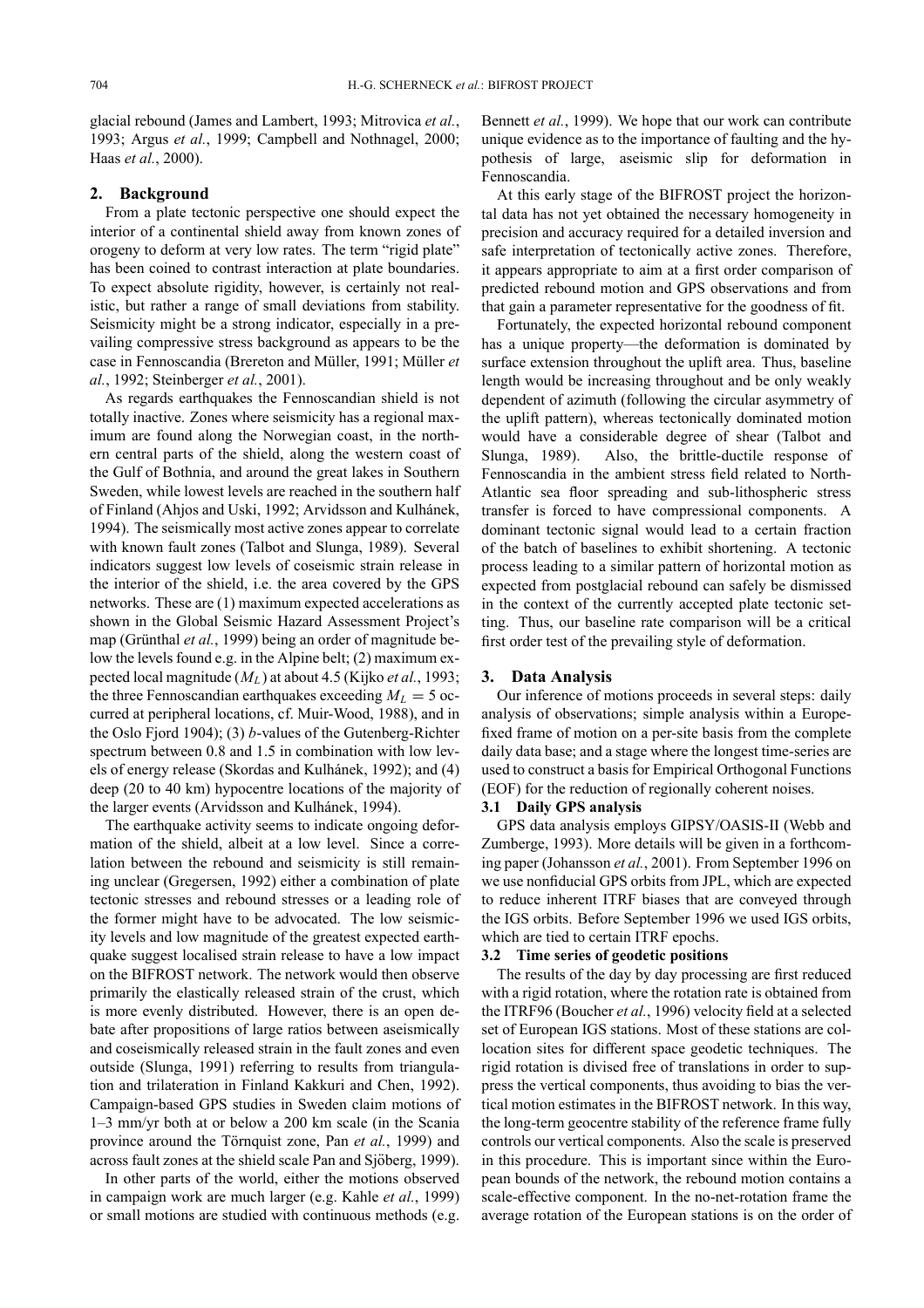#### 4.6 nrad/yr.

We also derive baseline length estimates with GIPSY/ OASIS-II utilities (Webb and Zumberge, 1993). The observed baseline length has the advantage of being unaffected by orientation and translation of frames and satellite orbits. Due to the regional extent of the network the baselines are more sensitive to horizontal than to vertical motion. Thus, their length change is expected to be a rather clean data set from which inference on the style of deformation might be drawn more safely.

# **3.3 Motion detection**

Analysis of motion consists of fitting straight lines to the geodetic positions assuming constant rates of motion. The possible presence of systematic errors, nonwhite noise, irregularities in the data base, and misjudged uncertainties all require attention. We introduce a second analysis stage to take care of regionally correlated errors. The details of this approach will be presented in Johansson *et al.* (2001); in short, the residuals of the first stage of the analysis are collected within a wide region and subjected to an empirical orthogonal function analysis simultaneously with a renewed straight-line and offset adjustment. The re-imported timeseries show a considerable degree of coherence (cf. Fig. 1). In the EOF approach they are represented by one eigenvalueeigenvector pair. Thus, only the common mode is admitted. However, unlike in the "spatial filter" devised by Wdowinski *et al.* (1997), the admittance of each individual time-series depends on its correlation with the common mode. This gives the method an adaptive property. In this second stage of the least-squares fit we also include predicted air pressure loading deformations; they are computed with loading Green's function convolution over the global land masses from daily averages of global pressure fields (from the European Centre for Medium Range Weather Forecast).

The horizontal deformation field is invariant with respect to a rigid rotation. For example the Laurentide rebound may induce motion in Europe that is spatially almost constant at some fraction of a mm/yr towards the NW. This component is not included in the NUVEL plate motion model (DeMets *et al.*, 1994). Also, the projection of the GPS positions into the velocity field of the ITRF96 (Boucher *et al.*, 1996) us-



Fig. 1. Pairwise correlation of station residuals (vertical motion) as obtained in the EOF analysis. The correlation is found to have only slight dependence on inter-station distance (abscissa). In the network solutions the Metsähovi site (METS, Finland) is used to tie the solutions into the terrestrial reference frame. This is seen to attenuate common noise signatures. To enhance this feature, open symbols signify correlation between Metsähovi and any other station.

ing the actual subset of stations that are in common with BIFROST processing may introduce a rigid rotation bias. We therefore subject the observed horizontal motion, along with their uncertainties, to a rigid adjustment against the predicted horizontal motions before we compare models below.

# **4. Rebound Model**

The purpose of this paper is neither to exclude certain sources of motion nor to fine-adjust models, but rather to present a first account of what our observations are indicative of. Consequently we will present a comparison of observed motion with a forward model prediction of 3-D motion due to isostatic rebound after the Pleistocene deglaciation.

The model details will be presented in Milne *et al.* (2001). It incorporates the ICE-3G model by Tushingham and Peltier (1991) except for Europe where the most recent model by Lambeck *et al.* (1998) is adopted. The solid earth viscoelastic isostatic part of the model is basically described in Mitrovica *et al.* (1994a, b). The sea level equations are solved with the iterative algorithm of Mitrovica and Peltier (1991). These equations have recently been extended to include a time-dependent coastline and improved treatment of the ice migration (Milne *et al.*, 1999).

The solid earth parameters adopted in our forward model for the comparison with observations are consistent with the ice-earth-model by both Wieczerkowski *et al.* (1999) and Lambeck *et al.* (1998). They consist of a PREM (Anderson and Dziewonski, 1981) density and elasticity structure, with a 71 km thick elastic lithosphere, and viscosities of  $5 \times 10^{20}$ Pa s in the upper mantle and  $5 \times 10^{21}$  Pa s in the mantle below 670 km depth.

#### **5. Results and Discussion**

The motion detected by BIFROST from observations between September 1993 and December 1997 is shown in Figs. 2 to 4. For comparison we show the forward modelling results of Section 4. The vertical results are discussed in more detail in Johansson *et al.* (2001). The normalised  $\chi^2$  of the vertical motion data decreases from near 100 for a null hypothesis to 2–3 for the best fit forward model with a 70–100 km thick lithosphere,  $3-5 \times 10^{20}$  Pa s upper mantle viscosity and a lower mantle viscosity of at least one order of magnitude greater (Milne *et al.*, 2001).

The geodetic position time-series may, as has been pointed out in Subsection 3.2, contain long-term effects from a weakness in the geocentre parameters. This problem has been pointed out by Argus (1996) with special application to vertical motion in VLBI. We consider the notion of regionally unbiased vertical rates in our efforts important because of the implications on determining sea level changes. Argus (1996) expects the long-term solution of this problem due partly to the large data base that is been built up internationally, and partly to the combination of techniques as this will strengthen the reference frame consistency. Comparison of SLR (Chen *et al.*, 1999) and GPS (Heflin and Watkins, 1999) geocentre series shows that GPS presents less long-term stability. The analysis of Dong *et al.* (1999) shows 3 to 5 times more signal, and lower correlation with respect to atmospheric and hydrospheric mass centre terms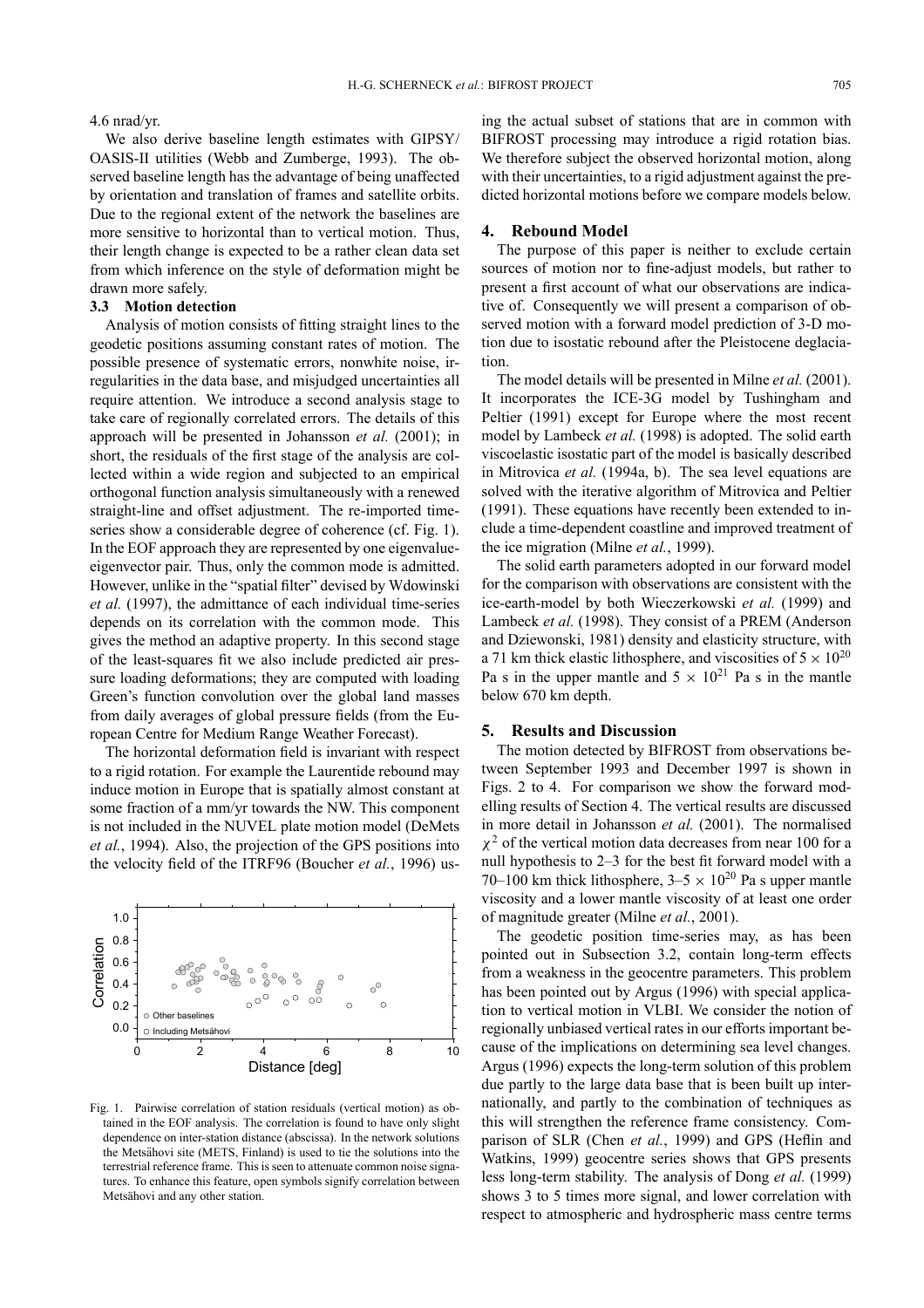

Fig. 2. Predicted present day vertical rates from the viscoelastic earth model and ice history (gray arrows), and observed motion estimated from the BIFROST network (black arrows and confidence circles). Uncertainties represent 1-σ limits based on *a posteriori* residual analysis, assuming a Gauss-Markov noise character. Large error ellipses at IGS stations HERS, MADR, and MATE reflect mostly the large *a posteriori* errors obtained for these stations. In the other cases it is the shorter data history that creates large uncertainties. The arrows signifying the model are plotted with a slight leftward offset for clarity. The model assumes a 71 km thick elastic lithosphere, and viscosities of  $5 \times 10^{20}$  Pa s in the upper mantle and  $5 \times 10^{21}$  Pa s in the mantle below 670 km.

than the SLR studies. Collocation of GPS stations with SLR stations and continuing efforts in SLR might turn out crucial in the future to obtain the full precision of GPS over the whole range of parameters, emphasising the problem of determining vertical motion of single stations in a geocentric frame.

Results from a regression between observed and modelled vertical rates  $\dot{v}_{obs} = a + b\dot{v}_{model}$  show a surprisingly large bias  $a = -2.3 \pm 0.3$  mm/yr, but are in excellent agreement with relative rates,  $b = 1.05 \pm 0.04$ .

The horizontal motion is shown in Fig. 3. In order to characterise the error level we have propagated the standard phase measurement error at the front-end (assumed to be 1 cm) through the whole system of data analysis. This is the standard deviation depicted in Fig. 2. *A posteriori* analysis of the residuals shows that the autocovariance can be described sufficiently well with a Gauss-Markov model  $c_{xx}(t) \propto \rho^t$ ,  $0 < q < 1$ . We find this model slightly more in agreement with our data than the flicker-noise model explored by Zhang *et al.* (1997). Uncertainties of rate estimates in Gauss-Markov noise are greater by a factor of  $\sqrt{(1+\rho)/(1-\rho)}$  compared to the same signal embedded in white noise. Typical for our network is  $0.3 < \rho < 0.6$ . An additional scaling factor for  $\sigma$  needs to be applied to ac-



Fig. 3. Same as Fig. 2, horizontal motion, however.



Fig. 4. Baseline rates, GPS results versus forward computations from the isostatic rebound model. Several sites have been marked by symbols in order to emphasise grouping respectively scattering of baselines that have a particular station in common. One group is found to have Wettzell (WETB) in common; these baselines are dominatingly contracting, largely in accordance with the model. Another cluster has SAAR in common, i.e. the ESA station at Kiruna, which forms an obvious outlier group.

count for a large number of effects, of which scattering in the near field of the antennas, uncertainties in the motion field of the reference frames, slowly evolving satellite orbit biases (Heflin and Watkins, 1999) are probably the most important. This scaling factor is obtained *a posteriori* from the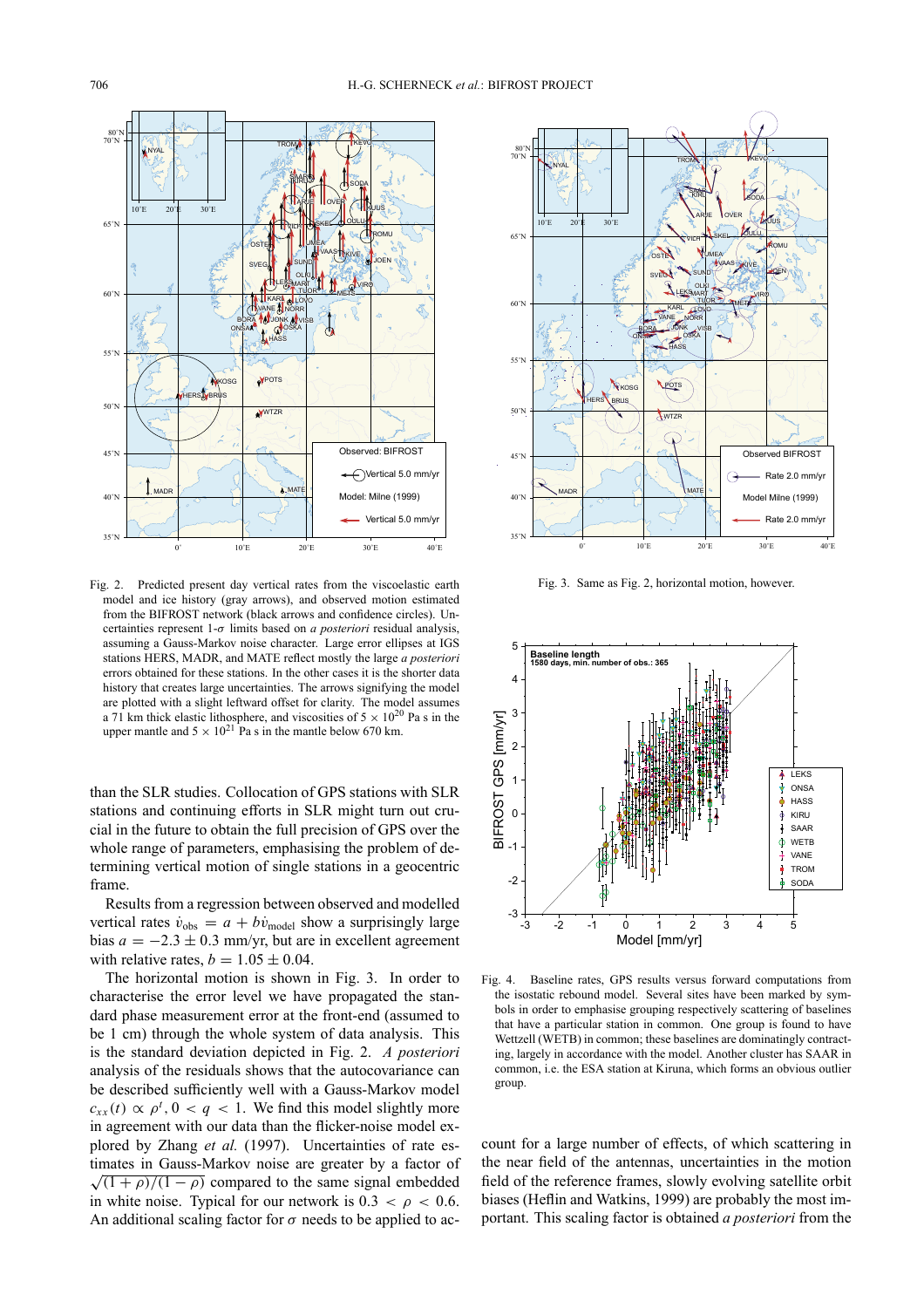residuals of the motion analysis, and amounts typically between 1.5 and 3. It is seen to reflect some degree of regionalised variability (snow problems for instance are enhanced inland).

The horizontal results show a coherent pattern radiating outward from the uplift centre. Several of the data series from Finland are short due to the shorter history of these stations, and do not yet allow to detect motion with a standard deviation less than 1 mm/yr. We find no indication of deformation exceeding 3 mm/yr across the entire shield area. Our findings do not support the results of Kakkuri and Chen (1992), who used repeated optical triangulation and estimated deformations at levels of 1 cm/yr over 100 km. Their results appear too close to the standard deviation of 0.1 micro-strain per year to be considered as robust. Also, the resolution of terrestrial methods is too weak for 1 nano-strain per year motions at a scale size of 2000 km. We can also dismiss the results of Pan *et al.* (1999) who derived horizontal motions from only two GPS campaigns concurrent with BIFROST. These authors clearly underestimate the level of systematic errors by qualifying the uncertainty of their solution only on the basis of the campaign repeatability error.

In Fig. 4 we compare baseline length results in a scatter plot of model versus observation. All baselines in this figure were observed for more than 365 days. The most striking feature is the clear centre of the spread being located in the extensional domain and grouped around a line with a slope of almost unity. A straight-line regression fit has been done assuming weights on the basis of the *a priori* standard deviation scaled up by two, a typical *a posteriori* scaling factor based on the motion analysis residuals. It results in a normalised  $\chi^2$  of 11 (null-hypothesis: 37). The baselines that have the station SAAR in common appear to form a group of outliers. This is the IGS station at Kiruna operated by the European Space Agency (ESA). Unlike in a SWEPOS station the SAAR antenna is mounted on a pillar that "floats" in a Quaternary sediment layer. Inspection of baseline length time-series (KIRU-SAAR for instance) shows that motion does not exhibit episodic or seasonally behaviour. This observation calls for further study, but also advises to be cautious in the use of the IGS-KIRU data. Repeating the regression but excluding SAAR the normalised  $\chi^2$  drops to 8.5. The slope of the regression line thus obtained is  $0.944 \pm 0.015$  and shown in Fig. 4.

### **6. Conclusions**

Geodetic determinations from 1600 days of the operation of BIFROST have provided a data set from which a number of conclusions can be drawn. First, we clearly observe motion in the three spatial directions that is consistent with predictions from a postglacial isostatic rebound model. That model has been developed to fit Quaternary geological observations and tide gauge records (Lambeck *et al.*, 1998) as well as the so-called Fennoscandian relaxation spectrum (Wiezcerkowski *et al.*, 1999). Since our previous report (Scherneck *et al.*, 1998) the solution for horizontal motion has become more consistent. It has started to provide unique evidence that this component of motion is also dominated by the rebound. Since the model has not been inverted in this

study to fit the GPS data there is some additional potential signal expected to be explained by a slightly revised rebound model. Eventually existing deformation due to other causes than postglacial rebound may have an upper bound at the 1 mm/yr scale. The case of one station not monumented on the special pillar and showing anomalous motion hints at the importance of stable connection to crystalline bedrock.

Our procedure for estimating errors benefits from the large statistical data base obtained in continuous GPS. We have applied a scale factor on our uncertainties of estimated rates that takes into account the Gauss-Markov noise character for which we find evidence from time-series analysis of positions estimates. Regionally coherent noise has been attenuated in a two-stage estimation using empirical orthogonal functions.

**Acknowledgments.** We thank Bo Jonsson and Gunnar Hedling at the National Land Survey of Sweden and Jorma Jokela, Hannu Koivula, Matti Ollikainen, and Markku Poutanen at the Finnish Geodetic Institute for their great efforts in operating the SWEPOS and FinnRef networks, respectively. Graphics have been prepared with the GMT package provided by Wessel and Smith (1995). This project is supported by grants from the Natural Science Research Council of Sweden under account G-AA/GU 03590. Reviewing suggestions from Thomas James and Erik Ivins have helped to improve this manuscript considerably.

#### **References**

- Ahjos, T. and M. Uski, Earthquakes in northern Europe in 1375–1989, *Tectonophys.*, **207**, 1–23, 1992.
- Anderson, D. L. and A. Dziewonski, Preliminary reference Earth model, *Phys. Earth. Planet. Int.*, **25**, 297–356, 1981.
- Argus, D., Postglacial rebound in VLBI geodesy: on establishing a vertical reference, *Geophys. Res. Lett.*, **23**, 973–976, 1996.
- Argus, D., W. R. Peltier, and M. M. Watkins, Glacial isostatic adjustment observed using very long baseline interferometry and satellite laser ranging geodesy, *J. Geophys. Res.*, **104**, 29,077–29,093, 1999.
- Arvidsson, R. and O. Kulhánek, Seismodynamics of Sweden deduced from earthquake focal mechanisms, *Geophys. J. Int.*, **116**, 377–392, 1994.
- Bennett, R. A., J. L. Davis, and B. P. Wernicke, Present-day pattern of Cordilleran deformation in the western United States, *Geology*, **27**, 371– 374, 1999.
- BIFROST Project, R. A. Bennett, T. R. Carlsson, T. M. Carlsson, R. Chen, J. L. Davis, M. Ekman, G. Elgered, P. Elósegui, G. Hedling, R. T. K. Jaldehag, P. O. J. Jarlemark, J. M. Johansson, B. Jonsson, J. Kakkuri, H. Koivula, G. A. Milne, J. X. Mitrovica, B. I. Nilsson, M. Ollikainen, M. Paunonen, M. Poutanen, R. N. Pysklywec, B. O. Rönnäng, H.-G. Scherneck, I. I. Shapiro, and M. Vermeer, GPS measurements to constrain geodynamic processes in Fennoscandia, *EOS Trans. AGU*, **77**, 337, 339, 1996.
- Boucher, C., Z. Altamimi, M. Feissel, and P. Sillard, *Results and Analysis of the ITRF94*, IERS Technical Note 20, Observatoire de Paris, 157 pp., 1996.
- Brereton, R. and B. Müller, European stress: contributions from borehole breakouts, *Philos. Trans. R. Soc. London, Ser. A*, **337**, 165–179, 1991.
- Campbell, J. and A. Nothnagel, European VLBI for crustal dynamics, *J. Geodynamics*, **30**, 321–326, 2000.
- Carter, W. E., (ed.), Report of the Surrey Workshop of the IAPSO Tide Gauge Bench Mark Fixing Committee Dec. 1993, NOAA Technical Report, WHOI-89-31, 44 pp., 1994.
- Chen, J. L., C. R. Wilson, R. J. Eanes, and R. S. Nerem, Mass variations in the earth system and geocenter motions, in *IERS Analysis Campaign to Investigate Motions of the Geocenter*, edited by J. Ray, pp. 29–38, IERS Technical Note 25, Observatoire de Paris, 1999.
- Davis, J. L., J. X. Mitrovica, H.-G. Scherneck, and H. Han, Investigations of Fennoscandian glacial isostatic adjustment using modern sea level records, *J. Geophys. Res.*, **104**, 2733–2747, 1999.
- DeMets, C., R. G. Gordon, D. F. Argus, and S. Stein, Effect of recent revisions to the geomagnetic reversal timescale on estimates of current plate motions, *Geophys. Res. Lett.*, **21**, 2191–2194, 1994.